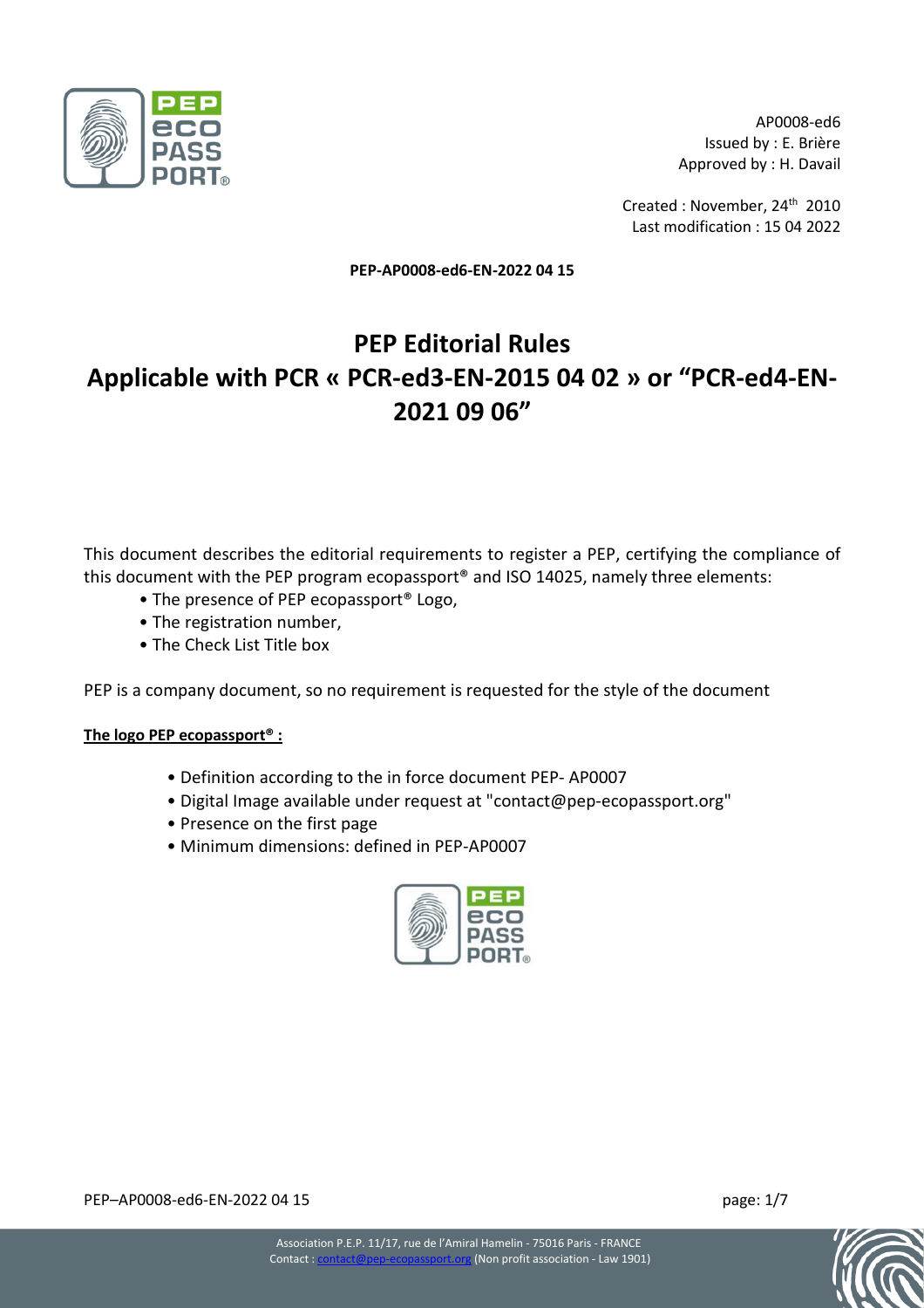## **The registration number of a PEP ecopassport®:**

- Writing on each page of the registration number with the mention "PEP ecopassport®"
- All characters are capital characters
	- Definition: AAAA-bbbbb-Vxx.yy-cc (eg ENTR-01962-V01.01-EN)
		- o "AAAA": unique code of 4 alpha-numeric characters assigned to the applicant company or its affiliated brand and defined by the company during the first registration
		- o The dashes "-" between each group of characters are part of the registration number.
		- o "bbbbb" : Unique document number of 5 digits managed by the applicant Company
		- o "V" = fixed character before the PEP version
		- o "xx.yy": identification of the version of the document according to the rules defined in the Annex at the end of this document.
			- The application of a modification of a PEP is the responsibility of the company that filed the initial PEP and meets the rules defined in the general instructions of the program in force
			- "xx" version number "major" from 01
			- "yy": version number of "minor" from 01
			- The first version of a PEP begins with the number "01.01"
		- o "cc": code of 2 characters for the language of the document according to ISO 639

#### **The check list box :**

- Presence of the table below on the first or last page of the PEP
	- o For a PEP compliant with PCR ed3-EN-2015 04 02:

| Registration number: AAAA-bbbbb-Vxx.yy-cc                                                                                                     | Drafting Rules « PCR-ed3-EN-2015 04 02 »<br>Supplemented by « PSR-edx-EN-yyyy mm dd » |  |  |  |  |  |
|-----------------------------------------------------------------------------------------------------------------------------------------------|---------------------------------------------------------------------------------------|--|--|--|--|--|
| Verifier accreditation number: VHxx                                                                                                           | Information and reference documents : www.pep-ecopassport.org                         |  |  |  |  |  |
| Date of issue: MM-AAAA                                                                                                                        | Validity period: 5 years                                                              |  |  |  |  |  |
| Independent verification of the declaration and data, in compliance with ISO 14025 : 2006                                                     |                                                                                       |  |  |  |  |  |
| External :    <br>Internal :                                                                                                                  |                                                                                       |  |  |  |  |  |
| The PCR review was conducted by a panel of experts chaired by Philippe Osset (SOLINNEN)<br>PEP                                                |                                                                                       |  |  |  |  |  |
| 2016: PEP are compliant with XP C08-100-1                                                                                                     |                                                                                       |  |  |  |  |  |
| <b>PASS</b><br>The elements of the present PEP cannot be compared with elements from another program.                                         |                                                                                       |  |  |  |  |  |
| <b>PORT</b><br>Document in compliance with ISO 14025 : 2006 « Environmental labels and declarations. Type III<br>environmental declarations » |                                                                                       |  |  |  |  |  |

PEP–AP0008-ed6-EN-2022 04 15 page: 2/7

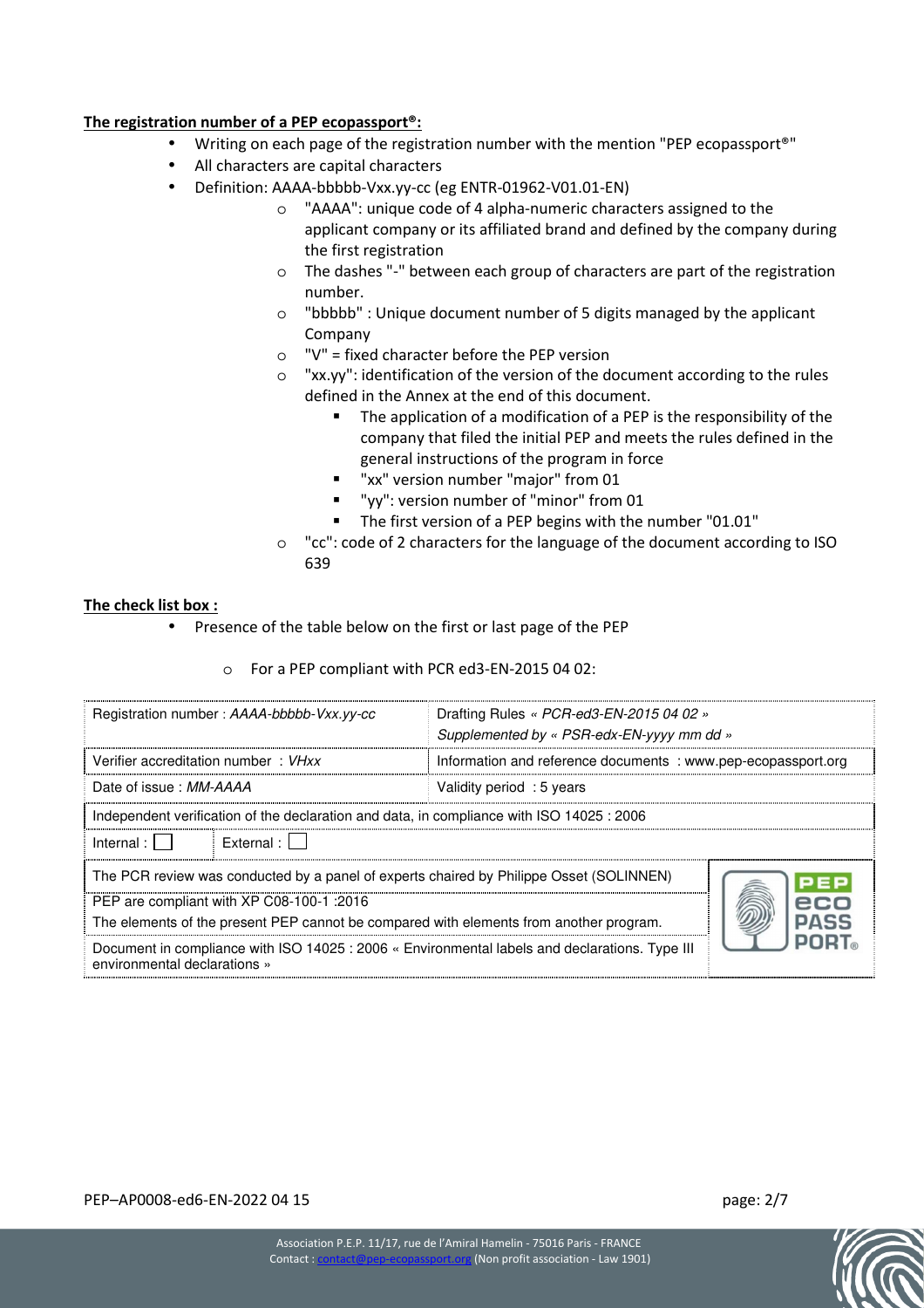#### o For a PEP compliant with PCR ed4-EN-2021 09 06:

| Registration number: AAAA-bbbbb-Vxx.yy-cc                                                                                              | Drafting Rules « PCR-ed4-EN-2021 09 06 »<br>Supplemented by « PSR-edx-EN-yyyy mm dd » |  |  |  |  |  |
|----------------------------------------------------------------------------------------------------------------------------------------|---------------------------------------------------------------------------------------|--|--|--|--|--|
| Verifier accreditation number: VHxx                                                                                                    | Information and reference documents : www.pep-ecopassport.org                         |  |  |  |  |  |
| Date of issue: MM-AAAA                                                                                                                 | Validity period: 5 years                                                              |  |  |  |  |  |
| Independent verification of the declaration and data, in compliance with ISO 14025 : 2006                                              |                                                                                       |  |  |  |  |  |
| External :    <br>Internal : $\mathsf{I}$                                                                                              |                                                                                       |  |  |  |  |  |
| The PCR review was conducted by a panel of experts chaired by Julie ORGELET (DDemain)<br>PEP                                           |                                                                                       |  |  |  |  |  |
| PEP are compliant with XP C08-100-1 :2016 or EN 50693:2019<br>ecc                                                                      |                                                                                       |  |  |  |  |  |
| <b>PASS</b><br>The elements of the present PEP cannot be compared with elements from another program.                                  |                                                                                       |  |  |  |  |  |
| POR'<br>Document in compliance with ISO 14025 : 2006 « Environmental labels and declarations. Type III<br>environmental declarations » |                                                                                       |  |  |  |  |  |

- MM-AAAA: 2 digits for the month, followed by 4 digits for the year
- Text "supplemented by" PSR-ed-x-EN-yyyy mm dd "": see version on the chosen document, if no PSR is to mention delete this text

PEP–AP0008-ed6-EN-2022 04 15 page: 3/7

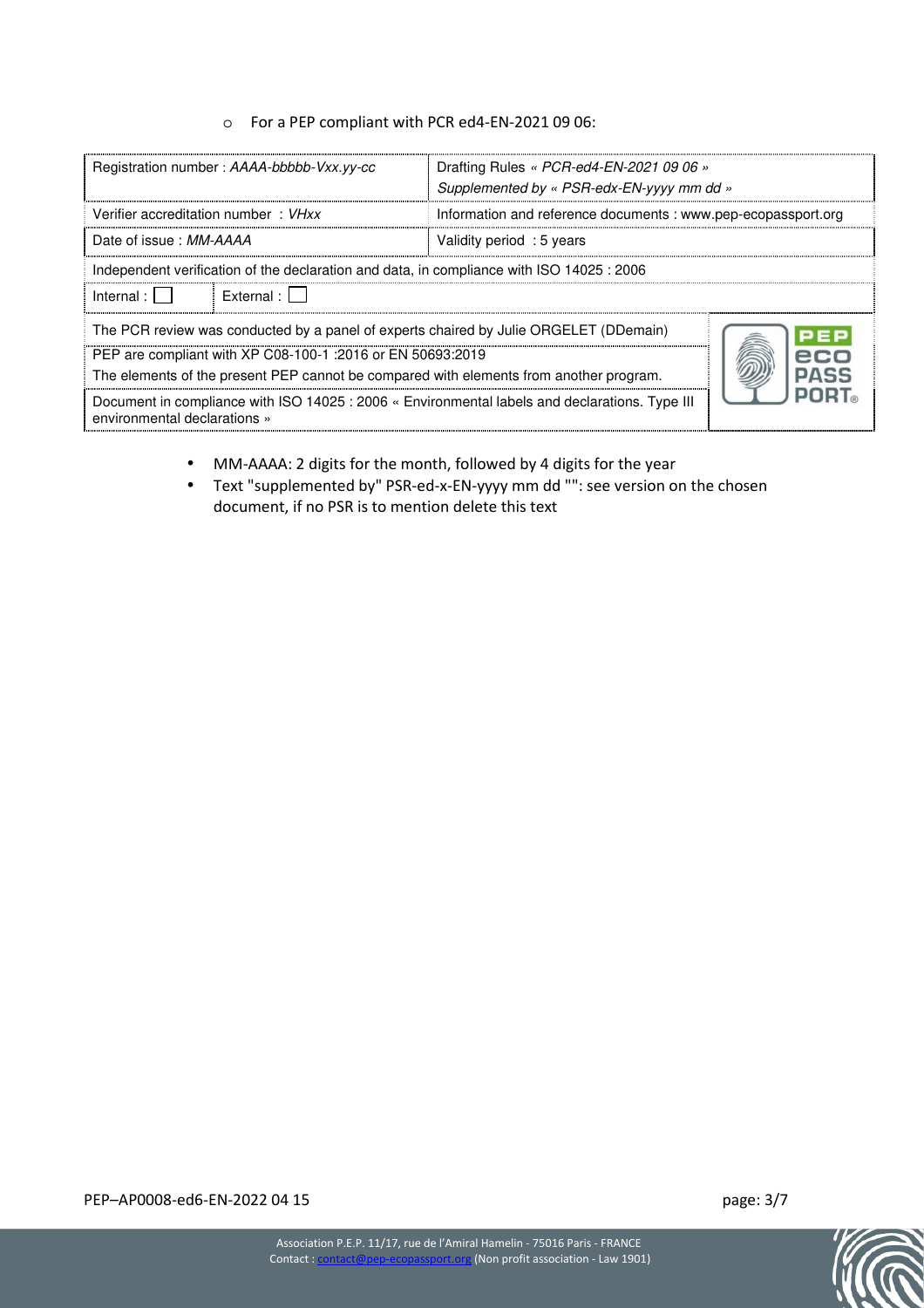# **ANNEX:**

Definitions:

In case of reissue of a PEP, apply the categorization major / minor described according to the scenario of the table below, and register the PEP according to general instructions and conditions below

- Minor modification:
	- The submission of the modified document to the PEPecopassport<sup>®</sup> program require no verification by an accredited verifier.
	- No change to the end date of validity of the PEP.
	- The data are updated online by the company.
	- Minor changes are processed in accordance with the rules defined in the version of PCR mentioned on the PEP concerned by the modification. Example: PEP edited according to the PCR "PEP-PCR-ed4- EN-2021 09 06" is the subject of a minor modification during its validity period. This change will follow the rules of the PCR "PEP-PCR-ed4-FR ...", regardless of the existence of any later version of the PCR.
- Major modification :
	- The PEP is considered as a new PEP and conditions for the corresponding registration apply.
	- The modified PEP is verified by an accredited verifier of the program.
	- After checking the compliance to the in force PEP rules, the validity period is renewed for the period defined by the program general instructions.

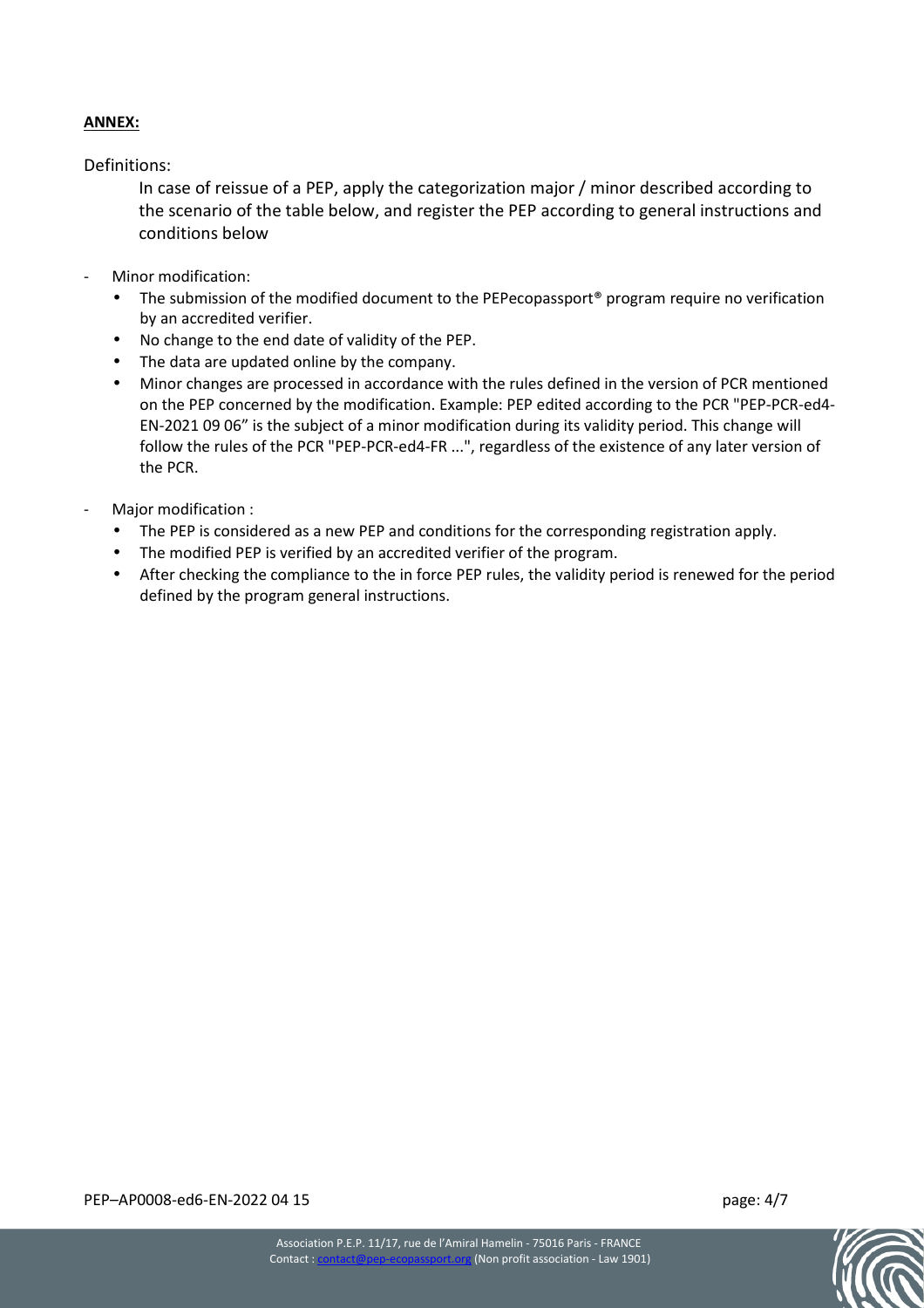| <b>Topics</b>           | <b>Modification type</b>                                                                                                                                                 |              |              | Impact on an existing PEP |                            |                | <b>Example: New PEP number</b><br>(from ENTR-00089-V01.01- | <b>Comments</b>                                                                                                                                                                                                                                                                                   |
|-------------------------|--------------------------------------------------------------------------------------------------------------------------------------------------------------------------|--------------|--------------|---------------------------|----------------------------|----------------|------------------------------------------------------------|---------------------------------------------------------------------------------------------------------------------------------------------------------------------------------------------------------------------------------------------------------------------------------------------------|
|                         |                                                                                                                                                                          | Major        | Minor        | <b>None</b>               | <b>PEP</b><br>modification | <b>New PEP</b> | FR)                                                        |                                                                                                                                                                                                                                                                                                   |
| PEP association reasons | New PCR version                                                                                                                                                          | $\checkmark$ |              | $\checkmark$              |                            |                | ENTR-00089-V02.01-FR                                       | No modification of the PEP before the end of validity<br>period in case of modification of the PCR or the PSR.<br>If the PEP is reissued using the new PCR or PSR, then the<br>PEP must be registered as a new PEP.                                                                               |
|                         | New PSR concerning the product                                                                                                                                           | $\checkmark$ |              | $\checkmark$              |                            |                | ENTR-00089-V02.01-FR                                       |                                                                                                                                                                                                                                                                                                   |
|                         | New PSR version with impacts on existing PEP                                                                                                                             | $\checkmark$ |              | $\checkmark$              |                            |                | ENTR-00089-V02.01-FR                                       |                                                                                                                                                                                                                                                                                                   |
|                         | New PSR version without impacts on existing<br>PEP                                                                                                                       |              | $\checkmark$ | $\checkmark$              |                            |                | ENTR-00089-V01.02-FR                                       | The only modification concerns the reference to the PSR                                                                                                                                                                                                                                           |
|                         | Modification of the editorial rules : checklist<br>title box (Cartouche), PEP logo,                                                                                      |              | $\checkmark$ | $\checkmark$              |                            |                | ENTR-00089-V01.02-FR                                       | If the PEP is modified with the new title box (cartouche) or<br>logo, without changing the calculations and results, the<br>PEP receives a V0x.02 number                                                                                                                                          |
|                         | Formal Modification (text, image, logo form<br>modification) without value or scope<br>modification                                                                      |              | $\checkmark$ |                           | $\checkmark$               |                | ENTR-00089-V01.02-FR                                       |                                                                                                                                                                                                                                                                                                   |
|                         | Modification of substance & materials list :<br>additional information without existing values<br>modification                                                           |              | $\checkmark$ |                           | $\checkmark$               |                | ENTR-00089-V01.02-FR                                       |                                                                                                                                                                                                                                                                                                   |
|                         | Additional references to be added on the PEP,<br>having identical impact indicators.                                                                                     |              | $\checkmark$ |                           | $\checkmark$               |                | ENTR-00089-V01.02-FR                                       |                                                                                                                                                                                                                                                                                                   |
|                         | Contact modification                                                                                                                                                     |              | $\checkmark$ |                           | $\checkmark$               |                | ENTR-00089-V01.02-FR                                       |                                                                                                                                                                                                                                                                                                   |
| <b>Company reasons</b>  | Translation in another language without any<br>modification of the content of the existing PEP                                                                           |              | $\checkmark$ |                           |                            | $\checkmark$   | ENTR-00089-V01.01-EN                                       |                                                                                                                                                                                                                                                                                                   |
|                         | Translation in another language with<br>modification of commercial references of the<br>covered products but without modification of<br>the contentn of the existing PEP |              | $\checkmark$ |                           |                            | $\checkmark$   | ENTR-00089-V01.01-EN                                       |                                                                                                                                                                                                                                                                                                   |
|                         | Modification of the LCA software or LCA<br>database                                                                                                                      | $\checkmark$ |              |                           |                            | $\checkmark$   | ENTR-00089-V02.01-FR                                       |                                                                                                                                                                                                                                                                                                   |
|                         | For any reason, modification of any numerical<br>value (indicator or material family)                                                                                    | $\checkmark$ |              |                           |                            | $\checkmark$   | ENTR-00089-V02.01-FR                                       |                                                                                                                                                                                                                                                                                                   |
|                         | Modification of company or commercial name /<br><b>Brand</b>                                                                                                             |              | $\checkmark$ |                           | $\checkmark$               |                | ENTR-00089-V01.02-FR                                       | In this case, the existing version (for example ENTR-00089-<br>V01.01-FR) is not valid anymore and shall be archived.                                                                                                                                                                             |
|                         | Registration of an existing PEP under another<br>brand and others commercial references of<br>products without modification of the content of<br>the PEP                 | $\checkmark$ |              |                           |                            | ✓              | ENTR-00090-V01.01-FR                                       | In this case, the existing PEP (ENTR-00089-V01.01-FR)<br>remains valid. The verification may take into account the<br>supporting evidence already provided for the existing PEP<br>taking into account the similarity of the products and only<br>changes of the brand and commercial references. |

# PEP–AP0008-ed6 -EN-2022 04 15 page: 5/7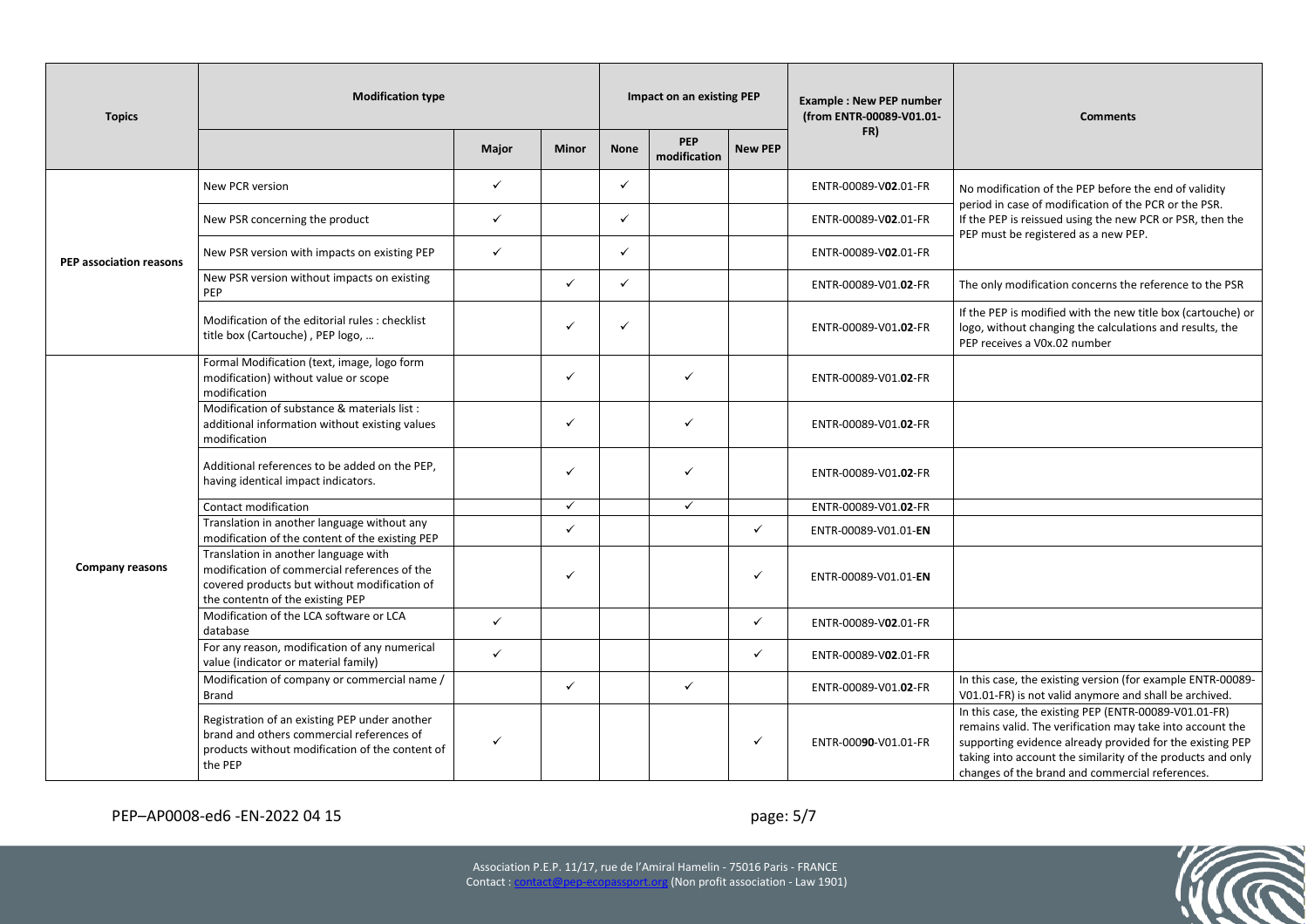| <b>Topics</b> | <b>Modification type</b>                                                                                                                                                        |              |              | Impact on an existing PEP |                     |                | <b>Example: New PEP number</b><br>(from ENTR-00089-V01.01- | <b>Comments</b>                                                                                                                                                                                                                                                                                                                                          |
|---------------|---------------------------------------------------------------------------------------------------------------------------------------------------------------------------------|--------------|--------------|---------------------------|---------------------|----------------|------------------------------------------------------------|----------------------------------------------------------------------------------------------------------------------------------------------------------------------------------------------------------------------------------------------------------------------------------------------------------------------------------------------------------|
|               |                                                                                                                                                                                 | Major        | <b>Minor</b> | <b>None</b>               | PEP<br>modification | <b>New PEP</b> | FR)                                                        |                                                                                                                                                                                                                                                                                                                                                          |
|               |                                                                                                                                                                                 |              |              |                           |                     |                |                                                            |                                                                                                                                                                                                                                                                                                                                                          |
|               | Modification of geographical representativity<br>with modification of energetic mix                                                                                             | $\checkmark$ |              |                           |                     | $\checkmark$   | ENTR-00089-V02.01-FR                                       |                                                                                                                                                                                                                                                                                                                                                          |
|               | Addition of indicators at the level of the<br>declared product in addition to those at the<br>level of the functional unit without modifying<br>the content of the existing PEP |              |              |                           |                     |                | ENTR-00089-V01.02-FR                                       | In this case, the existing version (ENTR-00089-V01.01-FR)<br>is not valid anymore and shall be archived. The applicant<br>company shall give for information to the verifier the new<br>version of the PEP and, if necessary, the updated version<br>of the LCA report. In case of problem, the verifier informs<br>the program operator PEPecopassport. |
|               | Addition of indicators to detail the use stage (B1<br>to B7 modules) in addition of those already<br>registered without modifying the content of the<br>existing PEP            |              | ✓            |                           |                     |                | ENTR-00089-V01.02-FR                                       | In this case, the existing version (ENTR-00089-V01.01-FR)<br>is not valid anymore and shall be archived. The applicant<br>company shall give for information to the verifier the new<br>version of the PEP and, if necessary, the updated version<br>of the LCA report. In case of problem, the verifier informs<br>the program operator PEPecopassport  |
|               | Addition of the file about extrapolations rules<br>without modifying the content of the existing<br>PEP that already refers to extrapolation<br>coefficients or formulas        |              | ✓            |                           |                     |                | ENTR-00089-V01.01-FR                                       | In this case, the version of the PEP is not modified. The<br>extrapolation file is sent to the verifier for information.                                                                                                                                                                                                                                 |
|               | Addition of extrapolations rules without<br>modifying the values or the scope                                                                                                   |              |              |                           |                     |                | ENTR-00089-V01.02-FR                                       | In this case, the existing version (ENTR-00089-V01.01-FR)<br>is not valid anymore and shall be archived. The applicant<br>company shall give for information to the verifier the new<br>version of the PEP and, if necessary, the updated version<br>of the LCA report. In case of problem, the verifier informs<br>the program operator PEPecopassport. |
| Other         | End of PEP validity period and the applicant<br>company want to maintain it                                                                                                     |              |              |                           |                     | ✓              | ENTR-00089-V02.01-FR                                       | Review and verification mandatory of the PEP with a new<br>number and a new registration.                                                                                                                                                                                                                                                                |